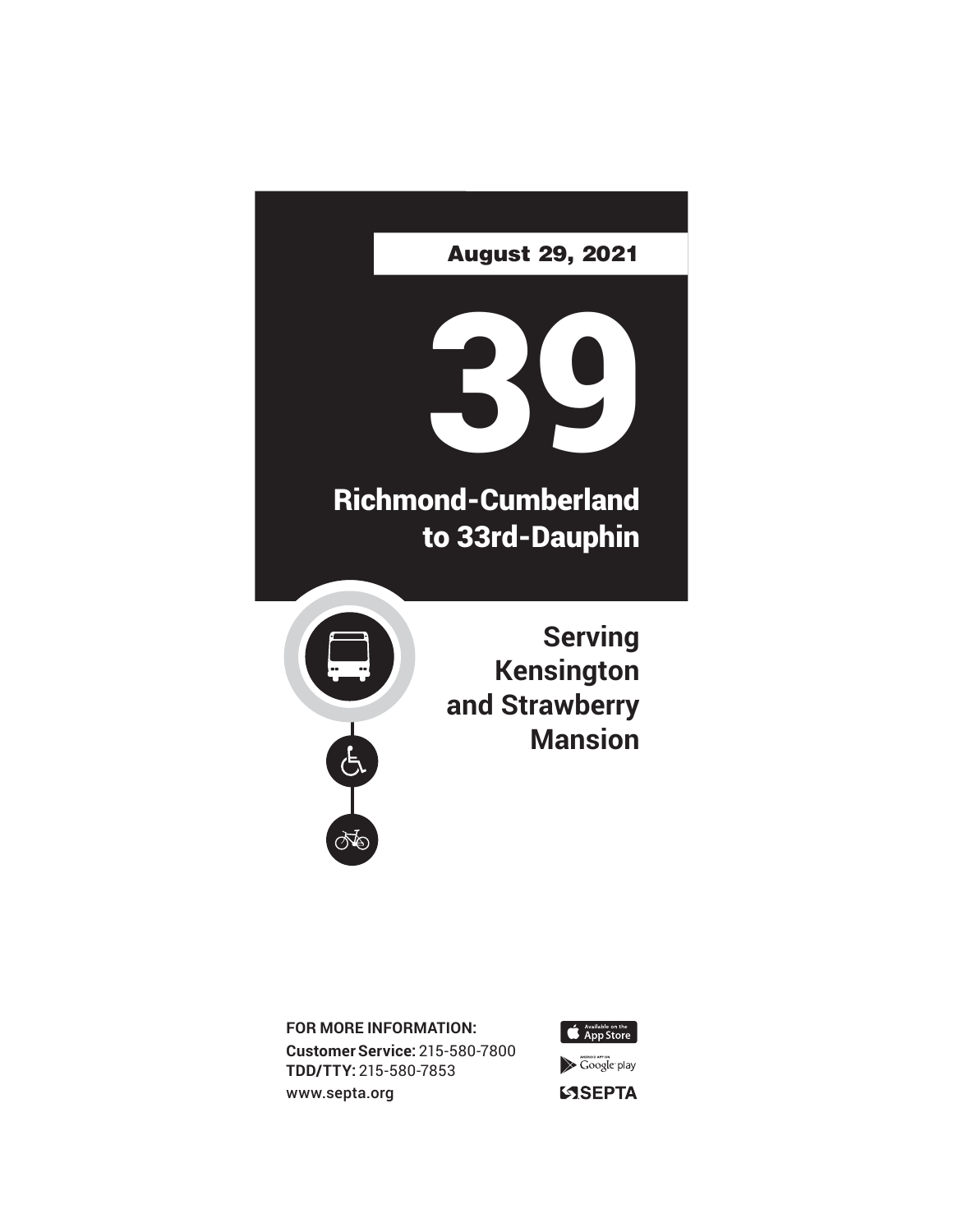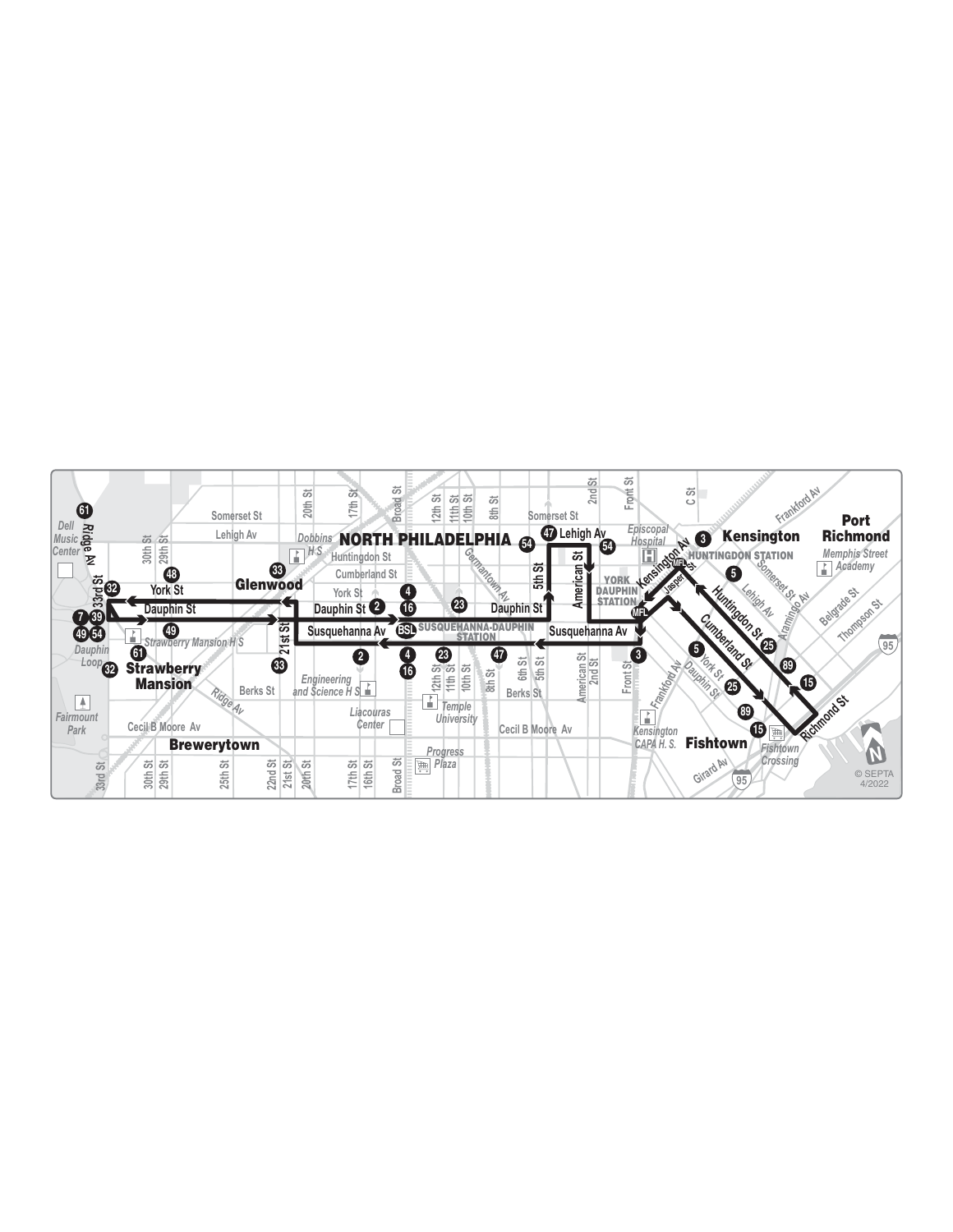| <b>Weekdays</b>                              |                                                  |                                                                |                                              |                                              |                                                     |
|----------------------------------------------|--------------------------------------------------|----------------------------------------------------------------|----------------------------------------------|----------------------------------------------|-----------------------------------------------------|
| <b>To Richmond-Cumberland</b>                |                                                  |                                                                |                                              |                                              |                                                     |
| 33rd and<br>Dauphin Sts                      | 22nd and Dauphin Sts                             | Broad and<br>  Dauphin Sts                                     | 7th and Dauphin Sts                          | Front and Dauphin Sts                        | Richmond and<br>Cumberland Sts                      |
| 4.55                                         | 5.02                                             | <b>AM SERVICE</b>                                              | 5.09                                         | 5.14                                         |                                                     |
| $\frac{5.27}{5.57}$<br>6.25<br>6.45          | $\frac{5.34}{6.04}$<br>6.32<br>6.52              | 5.06<br>5.38<br>6.08<br>6.36<br>6.56                           | 5.41<br>6.11<br>6.39<br>6.59                 | 5.46<br>6.16<br>$6.44$<br>$7.04$             | 5.22<br>5.54<br>6.24<br>6.52<br>7.12                |
| 7.01<br>7.17<br>7.35<br>7.55<br>8.15         | 7.08<br>7.24<br>7.42<br>8.02<br>8.22             | 7.14<br>7.30<br>7.48<br>8.08<br>8.28                           | 7.17<br>7.33<br>7.51<br>8.11<br>8.31         | 7.23<br>7.39<br>7.57<br>8.17<br>8.37         | 7.31<br>$7.47$<br>8.05<br>8.25<br>8.45              |
| 8.35<br>8.58<br>9.23<br>9.49<br>10.14        | 8.42<br>9.04<br>9.29<br>9.55<br>10.20            | 8.48<br>9.10<br>9.35<br>10.00<br>10.25                         | 8.51<br>9.13<br>9.38<br>10.03<br>10.28       | $8.57$<br>$9.19$<br>9.44<br>10.09<br>10.34   | 9.05<br>9.27<br>9.52<br>10.18<br>10.43              |
| 10.39<br>11.04<br>11.29<br>11.54             | 10.45<br>11.10<br>11.35<br>12.00                 | 10.50<br>$\frac{11.15}{11.40}$<br>12.05                        | 10.53<br>$\frac{11.18}{11.43}$<br>12.08      | 10.59<br>11.24<br>11.49<br>12.14             | 11.08<br>$\frac{11.33}{11.58}$<br>12.23             |
|                                              |                                                  |                                                                |                                              |                                              |                                                     |
|                                              |                                                  | <b>PM SERVICE</b>                                              |                                              |                                              |                                                     |
| 12.19<br>12.44<br>1.08<br>1.28               | 12.25<br>12.50<br>1.14<br>1.34                   | 12.30<br>12.55<br>1.19<br>1.39                                 | 12.33<br>12.58<br>1.22<br>1.42               | 12.39<br>1.04<br>$\frac{1.28}{1.48}$         | 12.48<br>1.13<br>$\frac{1.37}{1.57}$                |
| 1.48<br>2.08<br>2.28<br>2.48<br>3.08<br>3.26 | 1.54<br>2.14<br>$2.34$<br>$2.54$<br>3.14<br>3.32 | 1.59<br>2.19<br>2.39<br>2.59<br>3.19<br>3.37                   | 2.02<br>2.22<br>2.42<br>3.02<br>3.22<br>3.40 | 2.08<br>2.28<br>2.48<br>3.08<br>3.28<br>3.46 | 2.17<br>2.37<br>2.57<br>3.17<br>$\frac{3.37}{3.55}$ |
| 3.44<br>4.02<br>4.20<br>4.38                 | 3.50<br>4.08<br>4.26<br>4.44                     | 3.55<br>4.13<br>4.31<br>4.49                                   | 3.58<br>4.16<br>4.34<br>4.52                 | 4.04<br>4.22<br>4.40<br>4.58                 | 4.13<br>$4.31$<br>$4.49$<br>5.07                    |
| 4.56<br>5.14<br>5.34                         | 5.02<br>5.20<br>5.40                             | 5.07<br>5.25<br>5.45                                           | 5.10<br>5.28<br>5.48<br>6.11                 | 5.16<br>5.34<br>5.54<br>6.17                 | 5.25<br>5.42<br>6.02                                |
| $\frac{5.57}{6.27}$<br>6.57<br>7.27          | $6.03$<br>$6.33$<br>7.03<br>7.33                 | $6.08$<br>$6.38$<br>7.08<br>7.38                               | 6.41<br>7.11<br>7.41                         | 6.46<br>7.16<br>7.46                         | $6.25$<br>$6.53$<br>7.23<br>7.53                    |
| 7.57<br>8.37<br>9.19                         | 8.03                                             | 8.08<br>8.48                                                   | 8.11<br>8.51                                 | 8.16<br>8.56<br>9.36                         | 8.23<br>9.03<br>9.43                                |
| 10.18<br>11.23                               | $8.43$<br>$9.24$<br>$10.23$<br>11.28             | $\frac{9.28}{10.27}$<br>11.32<br><b>AFTER MIDNIGHT SERVICE</b> | $\frac{9.31}{10.30}$<br>11.35                | 10.35<br>11.40                               | 10.42<br>11.47                                      |

|                                         | <b>Weekdays</b>                         |                                         |                                              |
|-----------------------------------------|-----------------------------------------|-----------------------------------------|----------------------------------------------|
| <b>To 33rd-Dauphin</b>                  |                                         |                                         |                                              |
| ₹<br>Susquehanna<br><b>Broad St and</b> | ₹<br>Susquehanna<br>7th St and          | ⋧<br>Susquehanna<br>Front St and        | <b>Cumberland Sts</b><br><b>Richmond and</b> |
|                                         | <b>AM SERVICE</b><br>5.41               | 5.38                                    | 5.29                                         |
| 5.45<br>6.17<br>6.47<br>7.15<br>7.35    | 6.13<br>6.43<br>7.10<br>7.30            | 6.10<br>6.40<br>7.07<br>7.27            | 6.01<br>6.31<br>6.57<br>7.17                 |
| 7.54<br>8.12<br>8.32<br>8.52<br>9.12    | 7.49<br>8.07<br>8.27<br>8.46<br>9.07    | 7.46<br>8.04<br>8.24<br>8.43<br>9.04    | 8.14                                         |
| 9.32<br>9.52<br>10.17<br>10.42<br>11.07 | 9.27<br>9.47<br>10.12<br>10.37<br>11.02 | 9.24<br>9.44<br>10.09<br>10.34<br>10.59 | 9.14<br>9.34<br>9.58<br>10.23<br>10.48       |
| 11.32<br>11.57                          | 11.27<br>11.52<br><b>PM SERVICE</b>     | 11.24<br>11.49                          | 11.13<br>11.38                               |
| 12.22                                   | 12.17                                   | 12.14                                   | 12.03                                        |
| 12.47<br>1.12<br>1.37<br>2.02           | 12.42<br>1.07<br>1.32<br>1.57           | 12.39<br>1.04<br>1.29<br>1.54           | 12.28<br>12.53<br>1.18<br>1.43               |
| 2.22<br>2.42<br>3.02                    | 2.17<br>2.37<br>2.57                    | 2.14<br>2.34<br>2.54                    | 2.03<br>2.23<br>2.43                         |
| 3.22<br>3.42                            | 3.17<br>3.37                            | 3.14<br>3.34                            | 3.03<br>3.23                                 |
| 4.01<br>4.19<br>4.37<br>4.55<br>5.13    | 3.56<br>4.14<br>4.32<br>4.50<br>5.08    | 3.53<br>4.11<br>4.29<br>4.47<br>5.05    | 3.42<br>4.00<br>4.18<br>4.36<br>4.54         |
| 5.31<br>5.49                            | 5.26<br>5.44                            | 5.23<br>5.41                            | 5.12<br>5.31                                 |
| 6.07<br>6.27<br>6.47                    | 6.02<br>6.22<br>6.42                    | 5.59<br>6.19<br>6.39                    | 5.49<br>6.09<br>6.30                         |
| 7.17<br>7.47<br>8.17                    | 7.12<br>7.42<br>8.12                    | 7.09<br>7.39<br>8.09                    | 7.00<br>7.30<br>8.00                         |
| 8.47<br>9.23                            | 8.42<br>9.19                            | 8.39<br>9.16                            | 8.30<br>9.07<br>9.45                         |
| 10.01<br>11.01<br>12.07                 | $9.57$<br>10.57<br>12.03                | 9.54<br>10.54<br>12.00                  |                                              |
| <b>AFTER MIDNIGHT SERVICE</b><br>1.07   | 1.03                                    | 1.00                                    | 12.52                                        |
|                                         |                                         |                                         |                                              |

**Subject To Change**